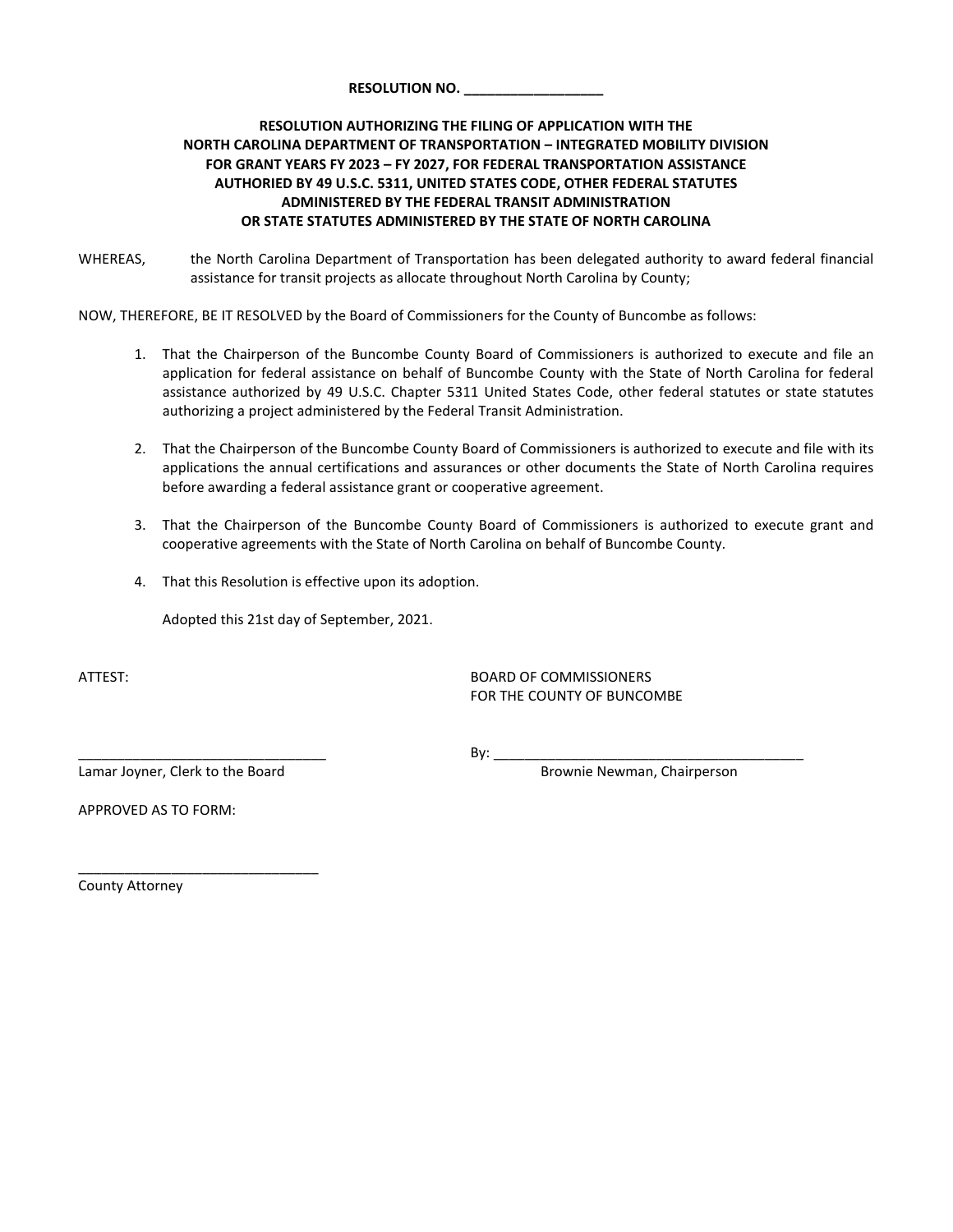#### 5311 DESIGNEE CERTIFICATION FORM

The undersigned duly qualified Clerk to the Board, acting on behalf of Buncombe County, certifies that the foregoing is a true and correct copy of a resolution adopted at a legally convened meeting of the Buncombe County Board of Commissioners held on the 21st day of September, 2021.

> \_\_\_\_\_\_\_\_\_\_\_\_\_\_\_\_\_\_\_\_\_\_\_\_\_\_\_\_\_\_\_\_\_\_\_\_ (Signature of Recording Officer)

(COUNTY SEAL) COUNTY SEAL) (Title of Recording Officer)

> \_\_\_\_\_\_\_\_\_\_\_\_\_\_\_\_\_\_\_\_\_\_\_\_\_\_\_\_\_\_\_\_\_\_\_\_ (Date)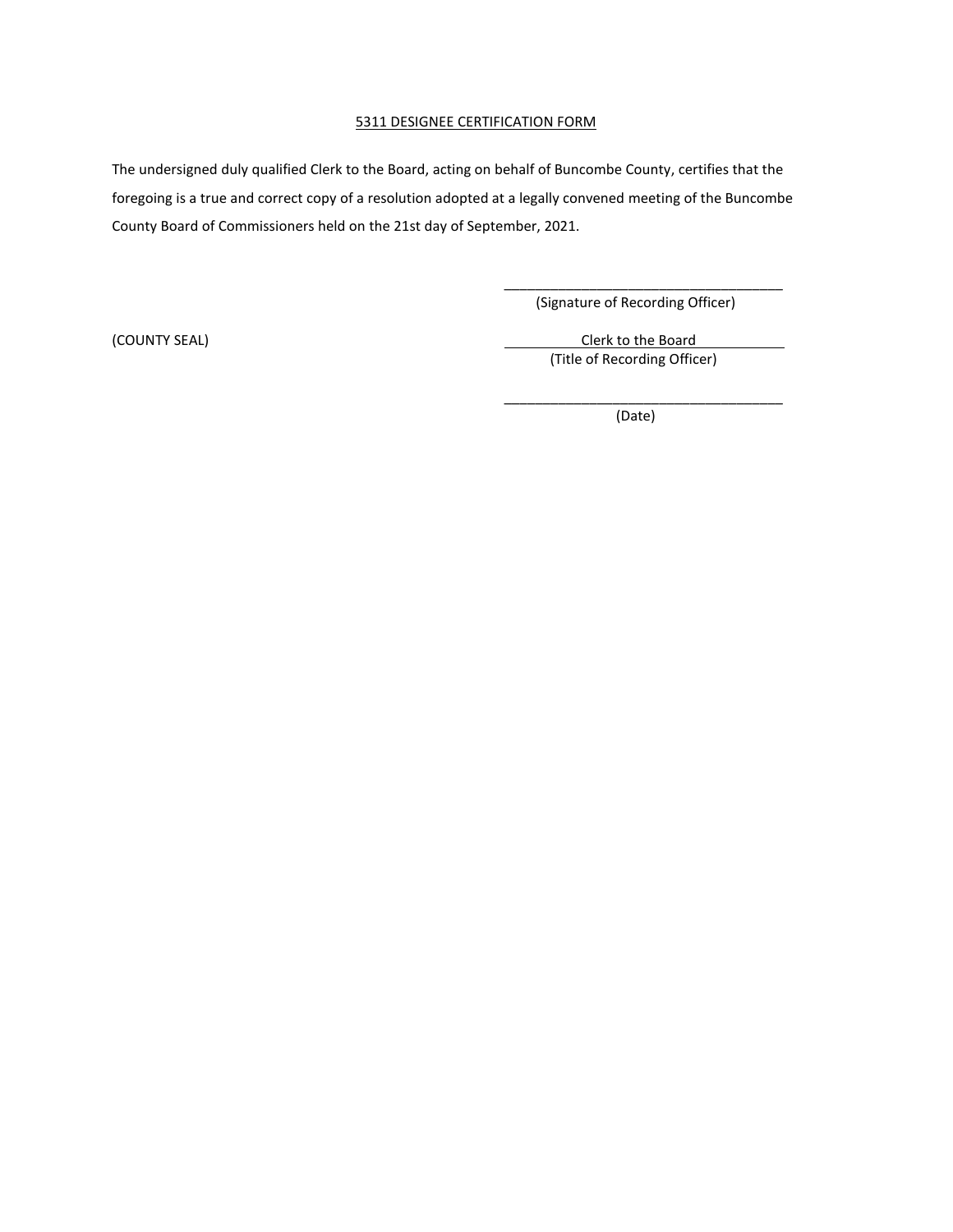# **RESOLUTION AUTHORIZING THE CHAIRMAN TO EXECUTE AN APPLICATION FOR FY 2023 PUBLIC TRANSPORTATION PROGRAM FUNDING, ENTER INTO AGREEMENT WITH THE NORTH CAROLINA DEPARTMENT OF TRANSPORTATION, AND TO PROVIDE THE NECESSARY ASSURANCES AND LOCAL MATCH**

- WHEREAS, Article 2B of Chapter 136 of the North Carolina General Statutes and the Governor of North Carolina have designated the North Carolina Department of Transportation (NCDOT) as the agency responsible for administering federal and state public transportation funds; and
- WHEREAS, the North Carolina Department of Transportation will apply for a grant from the US Department of Transportation, Federal Transit Administration and receives funds from the North Carolina General Assembly to provide assistance for rural public transportation projects; and
- WHEREAS, the program funding may include funding from Section 5311 (including ADTAP), 5310, 5339, 5307 and applicable State funding, or combination thereof; and
- WHEREAS, the purpose of these transportation funds is to provide grant monies to local agencies for the provision of rural, small urban, and urban public transportation services consistent with the policy requirements of each funding source for planning, community and agency involvement, service design, service alternatives, training and conference participation, reporting and other requirements (drug and alcohol testing policy and program, disadvantaged business enterprise program, and fully allocated costs analysis); and
- WHEREAS, the funds applied for may be Administrative, Operating, Planning, or Capital funds and will have different percentages of federal, state, and local funds; and
- WHEREAS, mon-Community Transportation applicants may apply for funding for "purchase of service" projects under the Section 5310 program (required to be stated in this resolution but not applicable to Buncombe County/Mountain Mobility);
- WHEREAS, Buncombe County hereby assures and certifies that it will provide the required local matching funds; that its staff has the technical capacity to implement and manage the project(s), prepare required reports, obtain required training, attend meetings and conferences; and agrees to comply with the federal and state statutes, regulations, executive orders, Section 5333(b) Warranty, and all administrative requirements related to the applications made to and grants received from the Federal Transit Administration, as well as the provisions of Section 1001 of Title 18, U.S.C.; and
- WHEREAS, the applicant has or will provide all annual certifications and assurances to the State of North Carolina required for the project.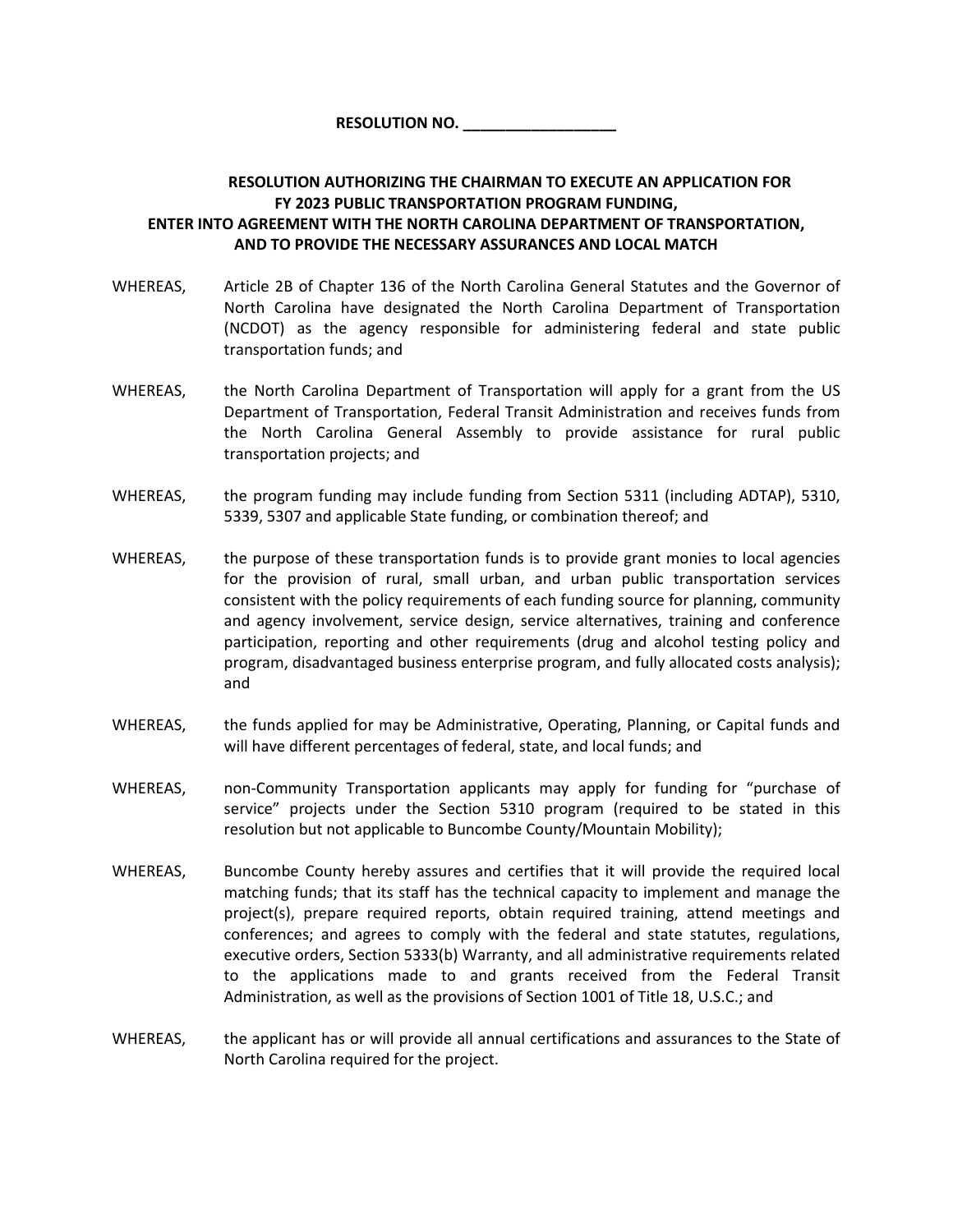NOW, THEREFORE, BE IT RESOLVED by the Board of Commissioners for the County of Buncombe as follows:

- 1. That the Chairperson of the Buncombe County Board of Commissioners is hereby authorized to submit grant application(s) for federal and state funding in response to NCDOT's calls for projects, make the necessary assurances and certifications, and be empowered to enter into an agreement with the NCDOT to provide rural, small urban, and urban public transportation services.
- 2. That this Resolution is effective upon its adoption.

Adopted this 21<sup>st</sup> day of September, 2021.

ATTEST: BOARD OF COMMISSIONERS FOR THE COUNTY OF BUNCOMBE

\_\_\_\_\_\_\_\_\_\_\_\_\_\_\_\_\_\_\_\_\_\_\_\_\_\_\_\_\_\_\_\_ By: \_\_\_\_\_\_\_\_\_\_\_\_\_\_\_\_\_\_\_\_\_\_\_\_\_\_\_\_\_\_\_\_\_\_\_

Lamar Joyner, Clerk to the Board **Brownie Newman**, Chairperson

\_\_\_\_\_\_\_\_\_\_\_\_\_\_\_\_\_\_\_\_\_\_\_\_\_\_\_\_\_\_\_

APPROVED AS TO FORM:

County Attorney